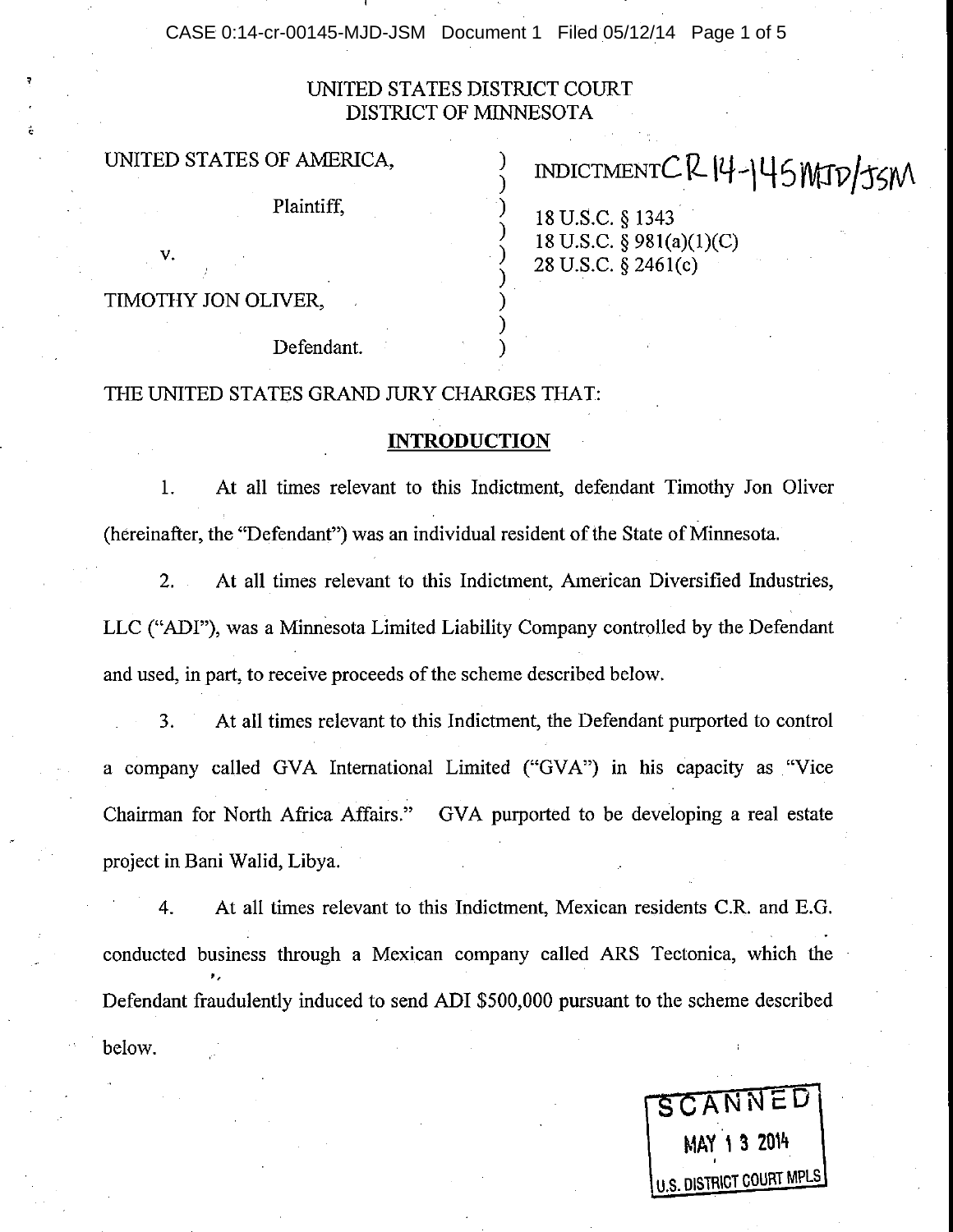U.S. v. Timothy Jon Oliver CASE 0:14-cr-00145-MJD-JSM Document 1 Filed 05/12/14 Page 2 of 5

5. At all times relevant to this Indictment. the Defendant utilized two individuals, J.S. and G.C., to communicate with victim ARS Tectonica, both to obtain the \$500,000 from ARS Tectonica, and then to lull ARS Tectonica into believing that the Defendant had not converted the \$500,000 to his own use.

## COUNTS 1-6<br>Wire Fraud (18 U.S.C. Section 1343)

6. The grand jury realleges and incorporates herein paragraphs I through 5 above by reference for the purpose of alleging the wire fraud offenses charged below.

7. From in or about March 2009 through in or about April 2014, in the State and District of Minnesota, the defendant,

#### TIMOTHY JON OLIVER,

engaged in wire fraud by devising and intending to devise a scherne and artifice to defraud ARS Tectonica, and to obtain money and property from ARS Tectonica, by means of materially false and fraudulent pretenses, representations and promises, and concealment of material facts, and knowingly transmitted and caused the transmission in interstate commerce, by means of wire communications, certain signals and sounds, for the purpose of executing such scheme and artifice, in violation of Title 18, United States Code, Section 1343.

#### SCHEME AND ARTIFICE TO DEFRAUD

8. From in or about March 2009 through on or about May 21, 2009, the Defendant represented to C.R. and E.G. that GVA had previously entered into a contract with an arm of the Libyan govemment called the Organization for Development of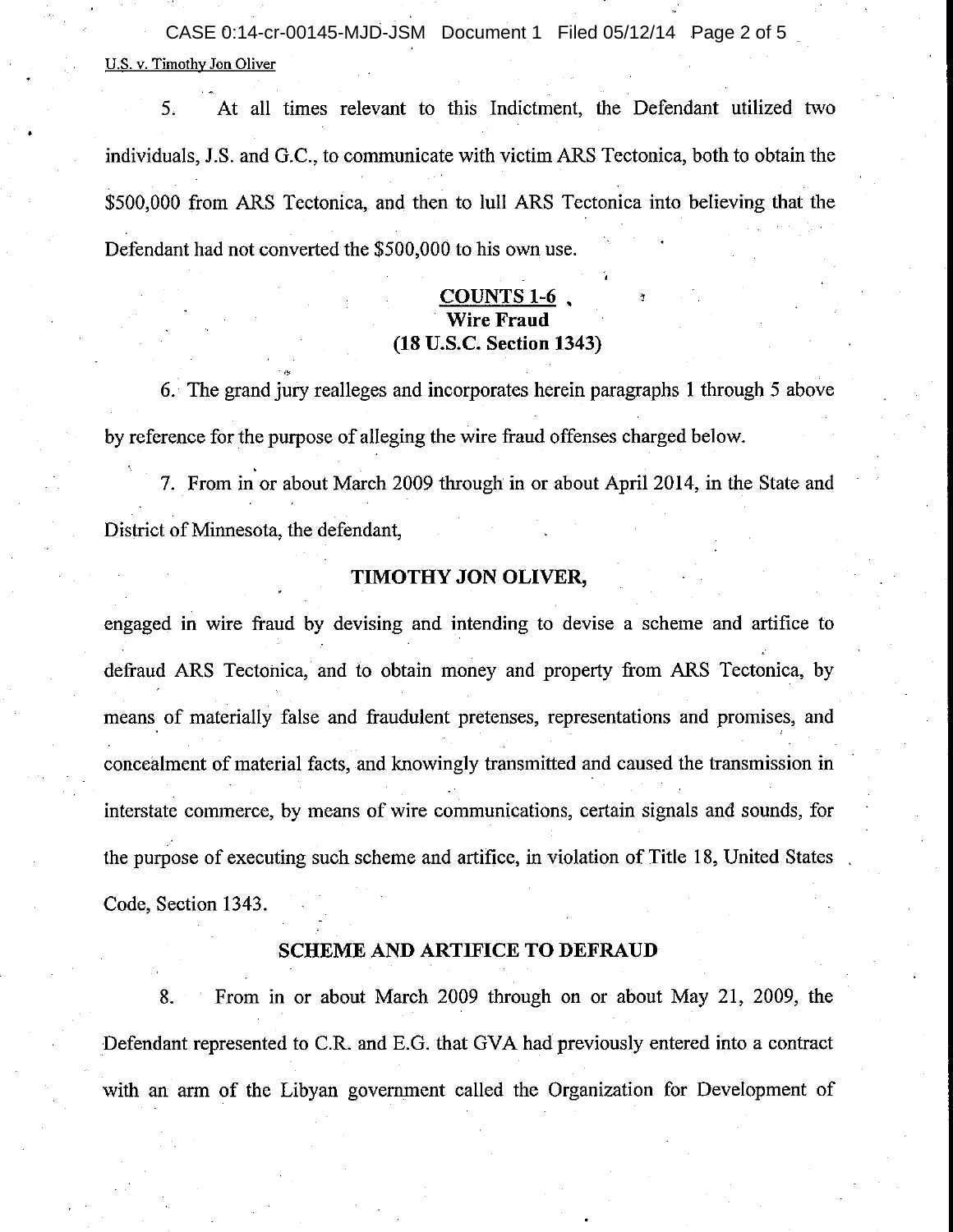U.S. v. Timothy Jon Oliver CASE 0:14-cr-00145-MJD-JSM Document 1 Filed 05/12/14 Page 3 of 5

Administrative Centers ("ODAC"), presenting a lucrative opportunity for ARS Tectonica to perform construction services in Libya.

9. Based upon the Defendant's representations, ARS Tectonica entered into <sup>a</sup> contract with GVA on May 13, 2009, which required ARS Tectonica to send \$500,000 to the Defendant to be used to secure a performance bond for the benefit of ODAC. In various written and oral communications, the Defendant specifically represented to ARS Tectonica that he would use the \$500,000 for the exclusive purpose of securing, in part, a \$2.5 million letter of credit to be issued by Hiway Federal Credit Union ("Hiway"), which would then be presented to ODAC as a performance bond for the Libyan project. The Defendant also represented that the Defendant would pledge, or cause to be pledged, \$2 million in additional collateral to Hiway to fully secure the \$2.5 million line of credit.

10. The Defendant's representations to C.R. and E.G. regarding the use to which the Defendant intended to put ARS Tectonica's \$500,000 were false. The Defendant never intended to use ARS Tectonica's \$500,000 to partially secure a letter of credit to be issued by Hiway, and the Defendant never pledged additional collateral to Hiway in any amount to obtain the promised letter of credit.

ll. Between May 13, 2009 and May 27,2009, the Defendant pressured ARS Tectonica to send the \$500,000 by representing, falsely, that Hiway was reconsidering its willingness to issue the \$2.5 million letter of credit because it had not received the \$500,000 from ARS Tectonica.

12. On May 21,2O0g,ARS Tectonica wired \$500,000 to the Defendant, which the Defendant received through an ADI account he maintained at Hiway. Between May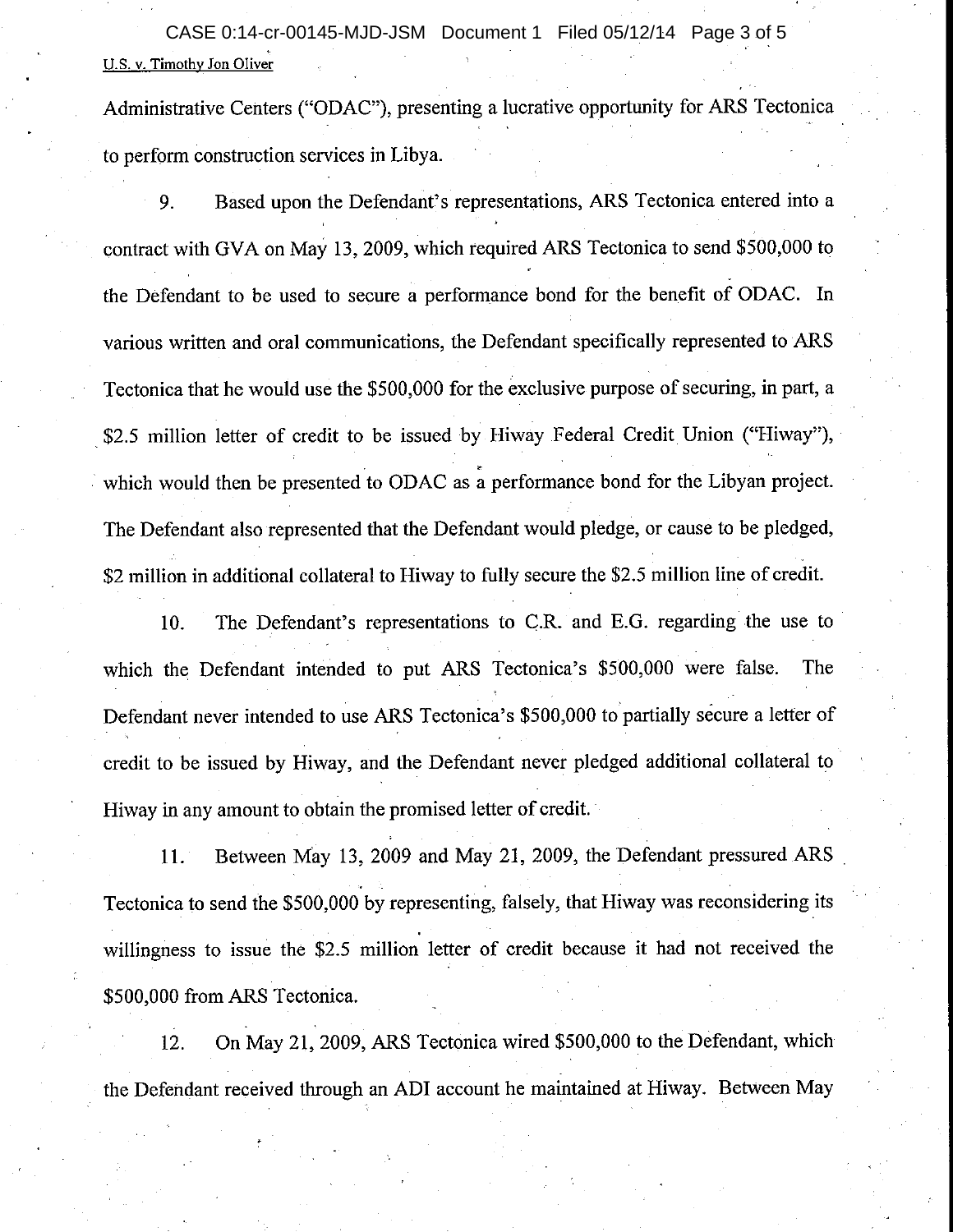U.S. v. Timothy Jon Oliver CASE 0:14-cr-00145-MJD-JSM Document 1 Filed 05/12/14 Page 4 of 5

21, 2009 and June 2010, the defendant lulled C.R. and E.G. into believing that the \$500,000 had actually been used to secure a letter of credit for the Libyan project, even though the Defendant, in fact, spent all but \$1,000 of the \$500,000 within eight weeks of receiving it, and even though Hiway specifically informed the Defendant, in June 2009, that no letter of credit existed.

13. On or about the dates set forth below, in the State and District of Minnesota, and elsewhere, the defendant,

#### TIMOTHY JON OLIVER,

for the purpose of executing the scheme and artifice to defraud described in paragraphs 6 through 12 above, did knowingly transmit and cause to be transmitted in interstate commerce, by means of wire communications, certain signals and sounds, as further described below:

| Count | <b>On or About Date</b> | <b>Description of Wire</b>                       |
|-------|-------------------------|--------------------------------------------------|
|       | May 21, 2009            | Interstate Wire of \$500,000 from ARS Tectonica  |
|       |                         | to ADI's Bank Account at Hiway                   |
| 2     | May 28, 2009            | Email from J.S. to C.R. Falsely Stating that the |
|       |                         | Letter of Credit would be "Signed" and           |
|       |                         | "Activated" as soon as ODAC Approved It          |
| 3     | February 20, 2010       | Email from Defendant to ARS Tectonica            |
|       |                         | (forwarded by G.C.) Describing a Plan to have    |
|       |                         | Hiway Cancel the Letter of Credit the Defendant  |
|       |                         | <b>Knew Did Not Exist</b>                        |
| 4     | April 21, 2010          | Email from Defendant to C.R. Falsely Claiming    |
|       |                         | that the Defendant was "Happy to Start the       |
|       |                         | Process to Terminate" the Letter of Credit the   |
|       |                         | Defendant Knew Did not Exist                     |
| 5.    | May 20, 2010            | from Defendant to C.R.<br>Falsely<br>Email       |
|       |                         | Representing that Hiway Could not Cancel the     |
|       |                         | Letter of Credit without Documents from ODAC     |